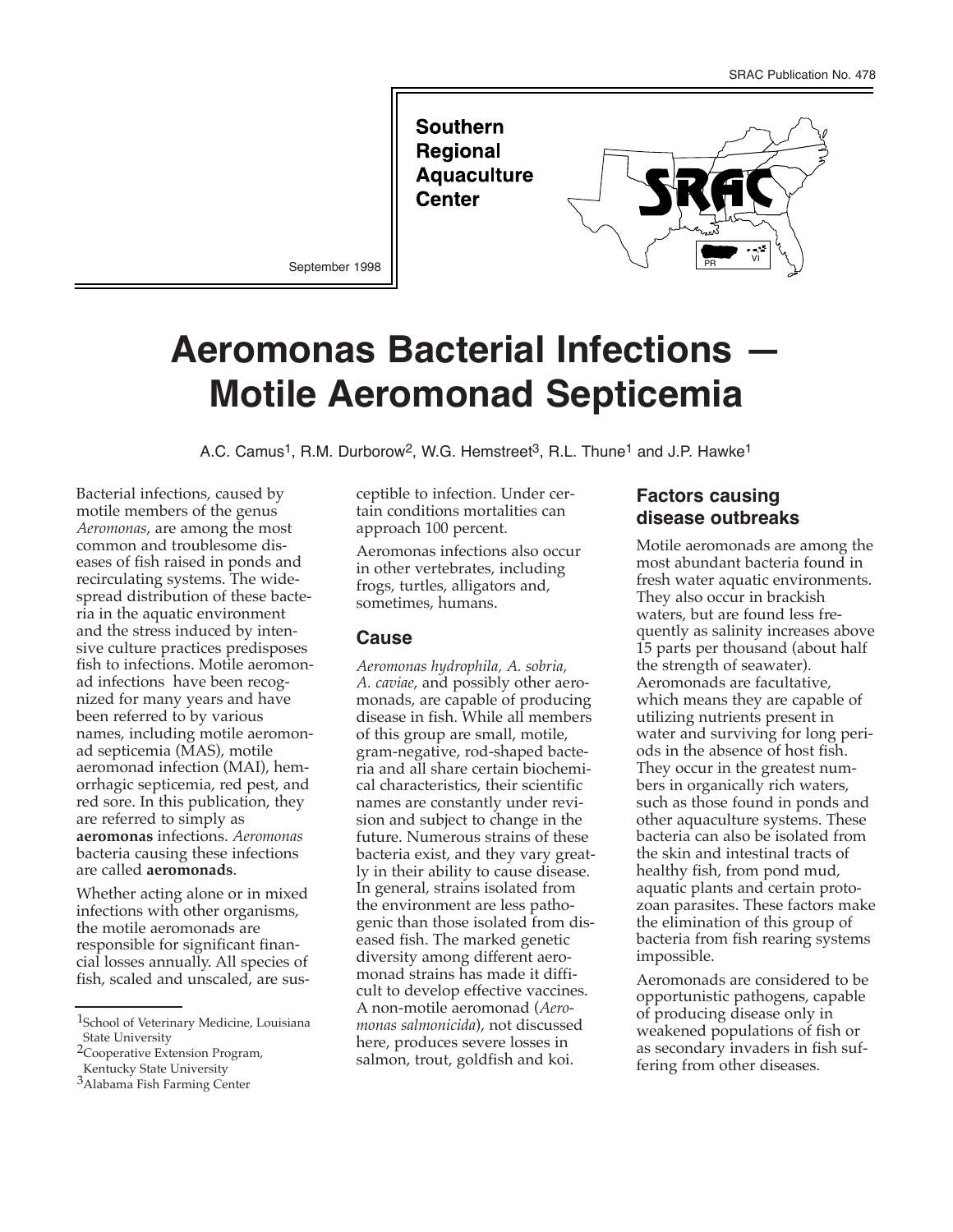Aeromonas infections in largemouth bass and other scaled fish are sometimes associated with infestation by the protozoan parasite *Epistylis* sp. Environmental stress factors, particularly those associated with poor water quality conditions, enhance the development of disease. These factors include high water temperatures, high ammonia and nitrite levels, pH disturbances, and low dissolved oxygen levels. Heavy parasite burdens, overcrowding, high organic loads in the water, spawning activity, seining activities, rough handling and transport also may lead to outbreaks of disease. Serious episodes of stress, such as oxygen depletion or cases of brown blood disease (caused by nitrite toxicity), often are followed by outbreaks of aeromonas infection within a week.

Aeromonas infections are more common in warmwater and temperate species than in coldwater fish. Infections can occur in any age fish, but losses are usually most severe in fry and small fingerlings. Outbreaks are usually seasonal, with peaks in the spring to early summer and in the fall when water temperatures are between 65 to  $85^\circ$  F. Spring outbreaks may be related to decreased disease resistance in fish that are in poor condition from overwintering or after spawning. Extensive handling and transport of young fish in the fall also may cause outbreaks. Aeromonas infections do not follow strict temperature ranges and have been reported during every month of the year. Although rarely found in the winter, aeromonads have been isolated from lesions associated with winter kill (winter fungus).

## **Clinical signs or symptoms**

Signs of disease associated with aeromonas infection are non-specific and may be easily confused with other diseases. Infections vary greatly in appearance and

may be seen in the skin only, as an internal systemic disease (septicemia), or as a combination of both. Outbreaks may be chronic (long-term) and affect only small numbers of fish or may produce acute (intense and short-term) infections accompanied by rapidly increasing, high mortality rates.

In unscaled fish (e.g., catfish), there is often fraying and reddening of fins (Fig. 1), accompanied by irregular, variably sized areas

of depigmentation (paleness) that can develop anywhere on the body surface. The skin overlying these sites is eventually lost, exposing the muscle below (Fig. 2). These open sores or ulcers may remain superficial or they can be extensive and invade deeply into muscle, revealing underlying bone in some cases (Fig. 3). These ulcers often have ragged white margins bordered by a narrow zone of hemorrhage. In scaled fish



*Figure 1. Channel catfish with severe erosion of the anal and caudal fins caused by* Aeromonas sobria*. Skin at the fin bases is swollen and bright red from hemorrhage. (Photo by Al Camus)*



*Figure 2. Channel catfish with a shallow skin ulcer caused by* Aeromonas sobria*. Margins of the ulcer are white and ragged. Muscle tissue can be seen beneath the ulcerated skin. (Photo by John Hawke)*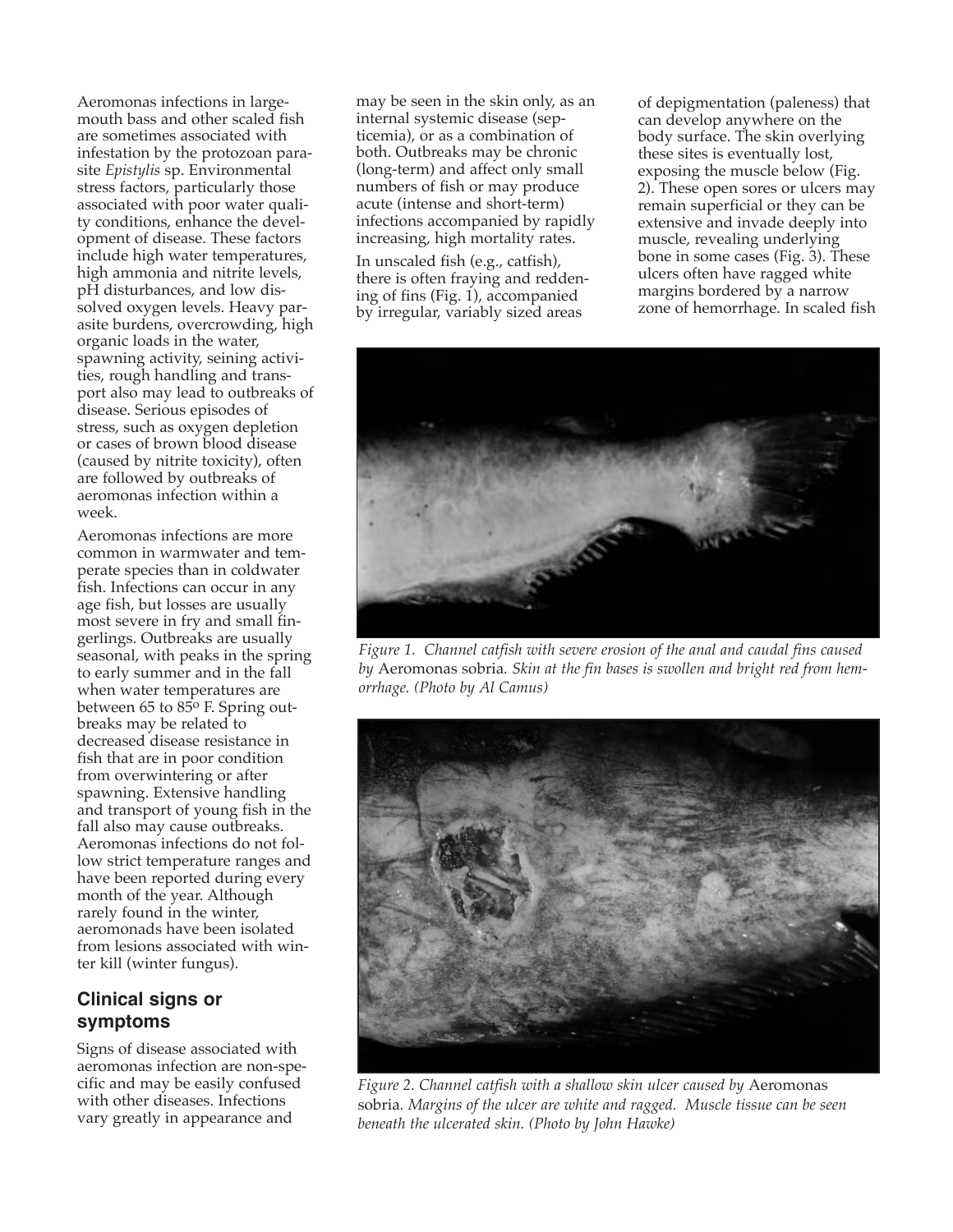

*Figure 3. These channel catfish infected with* Aeromonas hydrophila*, which caused complete erosion of the caudal peduncle, were captured alive. In this particular case, the disease ran its course in this pond, mortalities stopped, and no treatment of the surviving catfish population was needed. (Photo by Bob Durborow)*

(e.g., largemouth bass), skin lesions begin as small hemorrhages within scale pockets (Fig. 4) that can rapidly expand to larger areas. Affected scales are eventually lost and ulcers form. Aeromonas infection may also include any or all of the following external signs: exophthalmia (popeye), abdominal distention (swelling of the abdomen), and pale gills. Scaled fish often accumulate edema (fluid) in their scale pockets. This condition, called lepidorthosis, creates a roughened or bristled appearance.

Skin lesions caused by aeromonads often have fungus or columnaris bacteria present. Fish affected only with skin lesions may continue to feed and survive for extended periods, despite the presence of severe ulceration (Fig. 3). Daily mortalities associated with this chronic form of disease may be low, but can rise to high levels over time.

The internal or septicemic form of disease typically follows a more acute

course with a sudden onset of relatively high mortalities. Affected fish usually do not eat and commonly will be seen swimming lazily near the water's surface or in shallow areas of a pond. If disturbed, the fish move into deeper water, but typically return to the surface within a short period of time. The internal organs may be enlarged, reddened or pale, or have a mottled pattern of deep red hemorrhage interspersed with pale areas of tissue destruction or necrosis (Fig. 4). Organs with significant tissue necrosis become



*Figure 4. Skin hemorrhaging under the scales is especially apparent in the caudal peduncle of this largemouth bass infected with* Aeromonas hydrophila*. The pale white liver in the front of the body cavity and the mottled kidney at the top rear of the cavity are clinical signs of internal aeromonas infection. (Photo by Bob Durborow)*

weak and are easily damaged when handled. The intestinal tract typically will be devoid of food, reddened, and filled with cloudy yellow or bloody fluid and mucus. The abdomen may be filled with clear, cloudy or bloody fluid. The gall bladder will be filled with large amounts of green bile. Highly virulent (deadly) strains may cause sudden mortalities with few external or internal signs of disease. Losses from aeromonas infections seldom exceed 50 percent; however, mortality is strongly influenced by the general health status of the fish population, stress level, and virulence of the particular bacterial strain infecting the fish. Mortalities occasionally approach 100 percent in fry and small fingerlings.

## **Diagnosis**

Because aeromonas infection may mimic other diseases, sick fish should be submitted to a diagnostic laboratory for a complete evaluation that includes bacterial identification and antibiotic sensitivity testing to determine which antibiotic will best treat the infection. Motile aeromonads grow on most common culture media in 24 hours, but complete identification and antibiotic sensitivity testing will usually require an additional 24 to 48 hours.

Several fish, showing signs typical of the diseased population as a whole, should be collected, sealed in plastic bags without adding water, and placed in a cooler surrounded by ice or ice packs (see SRAC publication number 472, *Submitting a Sample for Fish Kill Investigation*). Also, a water sample from the pond or culture system should be submitted in a clean container. Whenever possible, moribund fish (alive but near the point of death) should be collected. Avoid submitting fish that are obviously decomposed or have been floating dead. Well-iced fish collected fresh can usually be used for diagnostic purposes for about 24 to 48 hours. Do not freeze samples; freezing seriously hinders diagnostic evaluation. Consult your local diagnostic laboratory for specific details concerning sample submission.

## **Prevention and treatment**

Whenever aeromonas outbreaks occur, every attempt should be made to identify and eliminate sources of environmental stress. This alone will often correct the disease problem. Avoid handling